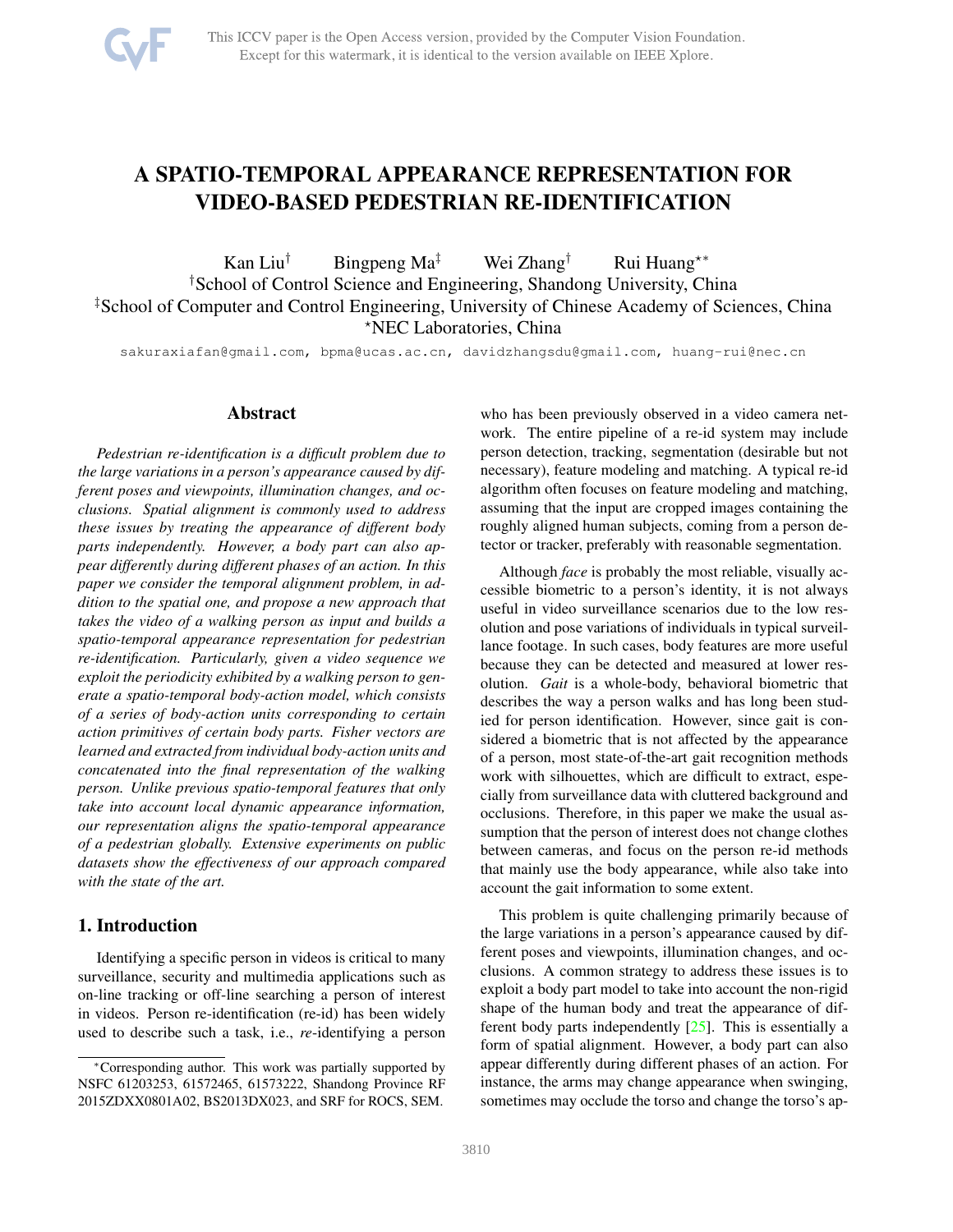<span id="page-1-1"></span>pearance, etc. In this paper, we address the temporal alignment problem, in addition to the spatial one, of person re-id. The intuition behind our proposal is that we should not only model the appearance of different body parts independently, but also deal with the different phases of an action independently.

It is impossible to capture the varying appearance of a body part performing different action primitives using a single image (*single-shot* re-id). *Multiple-shot* approaches that use multiple images of a person to extract the appearance descriptors might work if we can obtain all the key frames corresponding to the different action primitives of an action sequence, which is not easy to achieve. Naturally we have to deal with the video-based re-id problem, because videos inherently contain more information than independent images, not only more body poses but also the underlying dynamics of a moving person, not to mention in many practical applications the input are videos to begin with. On the other hand, it is also more difficult and costlier to process videos with abundant information to obtain stable and robust appearance descriptors, and only a few studies have explored this problem [\[10,](#page-8-1) [4,](#page-8-2) [1,](#page-8-3) [30\]](#page-8-4).

Unlike the previous work that only uses the videos to extract local spatio-temporal features, in this paper we consider a spatio-temporal representation that encodes both the spatial layout of the body parts and the temporal ordering of the action primitives, so that two pedestrians to be compared are aligned both spatially and temporally through such a representation. Our video-based pedestrian re-id algorithm assumes that the input are video sequences containing walking pedestrians. We use the term *pedestrian* to emphasize our focus on exploiting additional temporal information in *walking* for spatio-temporal appearance modeling while ignoring other complicated actions at present. This is a special case of person re-id, but also one that describes the most common and natural status of the human subjects in surveillance footage.

More specifically, given a video sequence of a walking person (roughly cropped out in each frame), we first extract the individual walking cycles. For each walking cycle, we divide the chunk of video data both spatially and temporally. In the temporal dimension, we split the sequence into a couple of segments corresponding to different phases of a walking cycle; and in the spatial domain, we divide the different body parts apart. We then obtain multiple video blobs based on the spatial and temporal segmentation, and each video blob is a small chunk of data corresponding to a certain action primitive of a certain body part, which is named a *body-action unit*. Based on the spatio-temporally meaningful body-action units we then train visual vocabularies and extract Fisher vectors, a generalized Bag-of-Words (BoW) type of feature. Finally we concatenate the Fisher vectors extracted from all the body-action units to form a fixedlength feature vector to represent the appearance of a walking person.

The benefits of such a representation are: 1) It describes a person's appearance during a walking cycle, hence covers almost the entire variety of poses and shapes; 2) It aligns the appearance of different people both spatially and temporally; 3) The formation of each body-action unit can be very flexible and different for each person, while Fisher vectors can work with any volume topologies, so the final representation is a consistent feature vector. In the following we will first briefly review the most relevant literature (Section [2\)](#page-1-0) and then explain our method in detail (Section [3\)](#page-2-0). We have conducted extensive experiments (Section [4\)](#page-4-0) to validate our approach on two public datasets, with discussions on the strength and weakness of our approach. Finally we conclude the paper with some ideas for future work (Section [5\)](#page-7-0).

## <span id="page-1-0"></span>2. Related work

Person re-id has been an active research topic in the past few years. It faces great challenges caused by different poses and viewpoints, illumination changes, and occlusions. In general, most recent work focuses on two aspects of the solution  $[6]$ : 1) appearance modeling  $[25]$ ; and 2) distance metric learning [\[35\]](#page-8-6). We refer the readers to  $[8, 31, 25, 6, 11]$  $[8, 31, 25, 6, 11]$  $[8, 31, 25, 6, 11]$  $[8, 31, 25, 6, 11]$  $[8, 31, 25, 6, 11]$  $[8, 31, 25, 6, 11]$  $[8, 31, 25, 6, 11]$  $[8, 31, 25, 6, 11]$  $[8, 31, 25, 6, 11]$  for comprehensive reviews on this topic. In this section, we give a brief review of the studies most related to our work.

For appearance modeling, the most often used low-level features are color, texture, gradient, and naturally, the combination of these features [\[17\]](#page-8-10), extracted either from the whole body area (*global* features) or from the points/regions of interest (*local* features). On top of the low-level features, many methods build more discriminative appearance de-scriptors using learning algorithms, e.g., boosting [\[2\]](#page-8-11), Bagof-Words type of dictionary learning [\[18\]](#page-8-12), etc.

To alleviate the misalignment caused by pose variations, appearance modeling typically exploits part-based body models to take into account the non-rigid shape of the human body and treat the appearance of different body parts independently. Such body part models can be manually designed (e.g., horizontal stripes [\[23,](#page-8-13) [37\]](#page-8-14), body part templates  $[33]$ ), adaptive to the input data  $[10, 9]$  $[10, 9]$ , or learned from the training data  $[4, 32]$  $[4, 32]$  $[4, 32]$ . Applying a part-based body model is essentially a form of spatial alignment, which can address the pose and occlusion problem to some extent.

As mentioned previously, multiple-shot methods can also be used to improve appearance modeling. Early approaches often rely on the matching methods to choose the most representative features  $[20, 9]$  $[20, 9]$ , while more recent approaches accumulate or average the features from the multiple images into a single signature  $[2, 3]$  $[2, 3]$ . When video sequences are available, i.e., the multiple images of a person are temporally related, the features taking advantage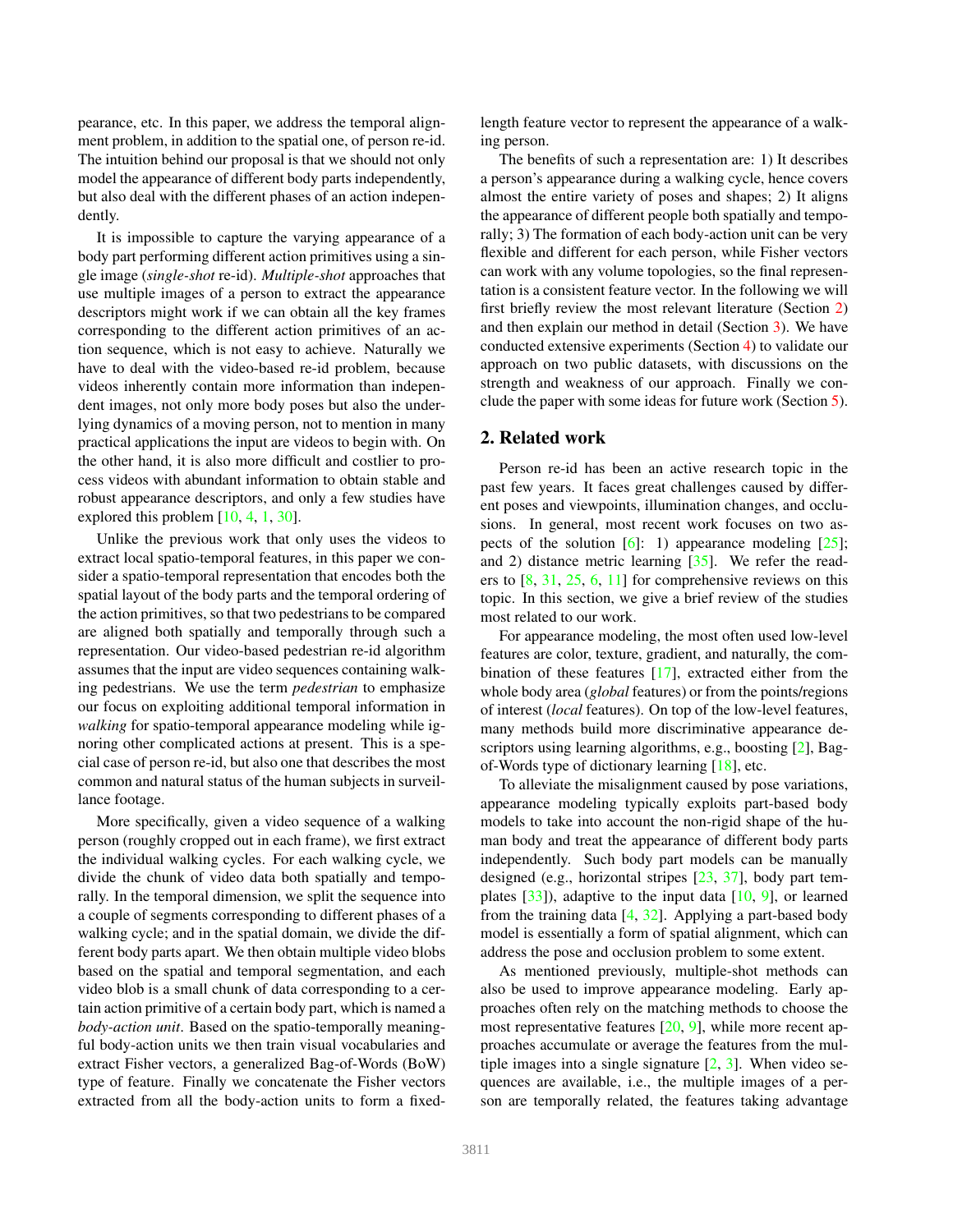<span id="page-2-3"></span>

<span id="page-2-1"></span>Figure 1. Framework of the proposed spatio-temporal representation.

of such temporal correlation are called spatio-temporal features. Many approaches have exploited the third dimension of the video data to build spatio-temporal representations. For instance, 3D SIFT [\[26\]](#page-8-20) and 3D HOG [\[14\]](#page-8-21) are both 3D extensions to the widely used 2D features. However they are usually used for action recognition because they are mostly based on gradients with little color information.

Gait has long been studied for video-based person identification [\[7,](#page-8-22) [21,](#page-8-23) [27\]](#page-8-24). As a biometric characterizing a person's walking style, gait is usually analyzed based on the silhouettes (model-free approaches) [\[29,](#page-8-25) [12\]](#page-8-26) or the body part configurations (model-based approaches) [\[28,](#page-8-27) [34\]](#page-8-28), without making use of the person's appearance. These approaches often require accurate silhouette extraction or body part segmentation, which are still open problems. Therefore, [\[5\]](#page-8-29) proposed to incorporate gait features with colors only if the silhouette extraction is successful by some measurement.

Our approach is partly inspired by the spatio-temporal appearance models such as  $[10, 4, 1]$  $[10, 4, 1]$  $[10, 4, 1]$  $[10, 4, 1]$  $[10, 4, 1]$ . Although these approaches treat the video data as 3D volumes, they do not align the sequences from different people temporally using the available action information, such as the intrinsic periodicity property exhibited by a walking person. We want to further exploit the global temporal information contained in the actions for the re-id problem, in the form of temporal alignment through a series of action primitives, analogous to spatial alignment through a body part model.

One of the very few studies that have addressed this problem is [\[30\]](#page-8-4), which breaks down an image sequence based on the motion energy intensity, and generates a pool of video fragment candidates for a learning model to automatically select the most discriminative fragments. Although it is not explicitly guaranteed, the learned ranking model is more likely to choose the temporally aligned video fragments. This approach belongs to the distance metric learning based approaches that focus on learning appropriate distance metrics to maximize the matching accuracy, regardless of the choice of appearance modeling [\[23,](#page-8-13) [37,](#page-8-14) [15,](#page-8-30) [22,](#page-8-31) [36,](#page-8-32) [16\]](#page-8-33). However, these approaches rely on a set of training data from a fixed set of cameras for supervised learning, which might be an impractical requirement in many real-world applications.

In summary, our method belongs to the appearance modeling category of the person re-id approaches. We first propose a method to temporally divide the image sequence into small segments corresponding to the action primitives of walking cycles, and combine the temporal segmentation with a simple manually designed fixed body part model to obtain spatio-temporally meaningful video blobs called body-action units. We then extract Fisher vectors [\[24\]](#page-8-34) built on a concise low-level descriptor that combines color and gradients inspired by [\[18\]](#page-8-12). While our focus is on a better representation that encodes both the spatial layout of the body parts and the temporal ordering of the action primitives of a walking person, we will also show in the experiments that our approach can be further improved by distance metric learning methods, in particular a Mahalanobis metric  $[15]$ .

# <span id="page-2-0"></span>3. Proposed method

In this section, we introduce a new spatio-temporal representation of a pedestrian's appearance in a video. Given a video sequence  $Q = (I_1, I_2, ..., I_t)$  obtained from a person tracking algorithm, our goal is to extract a feature vector that encodes the spatially and temporally aligned appearance of the person in a walking cycle, or a set of such feature vectors, depending on how many walking cycles can be found in the video. The entire framework, as depicted in Figure [1,](#page-2-1) includes a training phase to learn the probabilistic visual vocabulary, e.g., Gaussian Mixture Models (GMMs), and a feature extraction phase to generate the actual feature vectors, e.g., Fisher vectors (Section [3.2\)](#page-4-1). Both the dictionary learning and feature extraction phases are performed with respect to the body-action units corresponding to the action primitives of the body parts (Section [3.1\)](#page-2-2).

#### <span id="page-2-2"></span>3.1. Spatio-temporal body-action model

### 3.1.1 Walking cycle extraction

In this module, we are trying to extract individual walking cycles from the given video  $Q = (I_1, I_2, ..., I_t)$ . We first extract the Flow Energy Profile (FEP) as proposed in [\[30\]](#page-8-4). The FEP is a one dimensional signal  $E = (e_1, e_2, ..., e_t)$ , which approximates the motion energy intensity profile of the consecutive frames in Q using the optic flow field. For each frame I:

$$
e = \sum_{(x,y)\in U} ||[v_x(x,y), v_y(x,y)]||_2,
$$
 (1)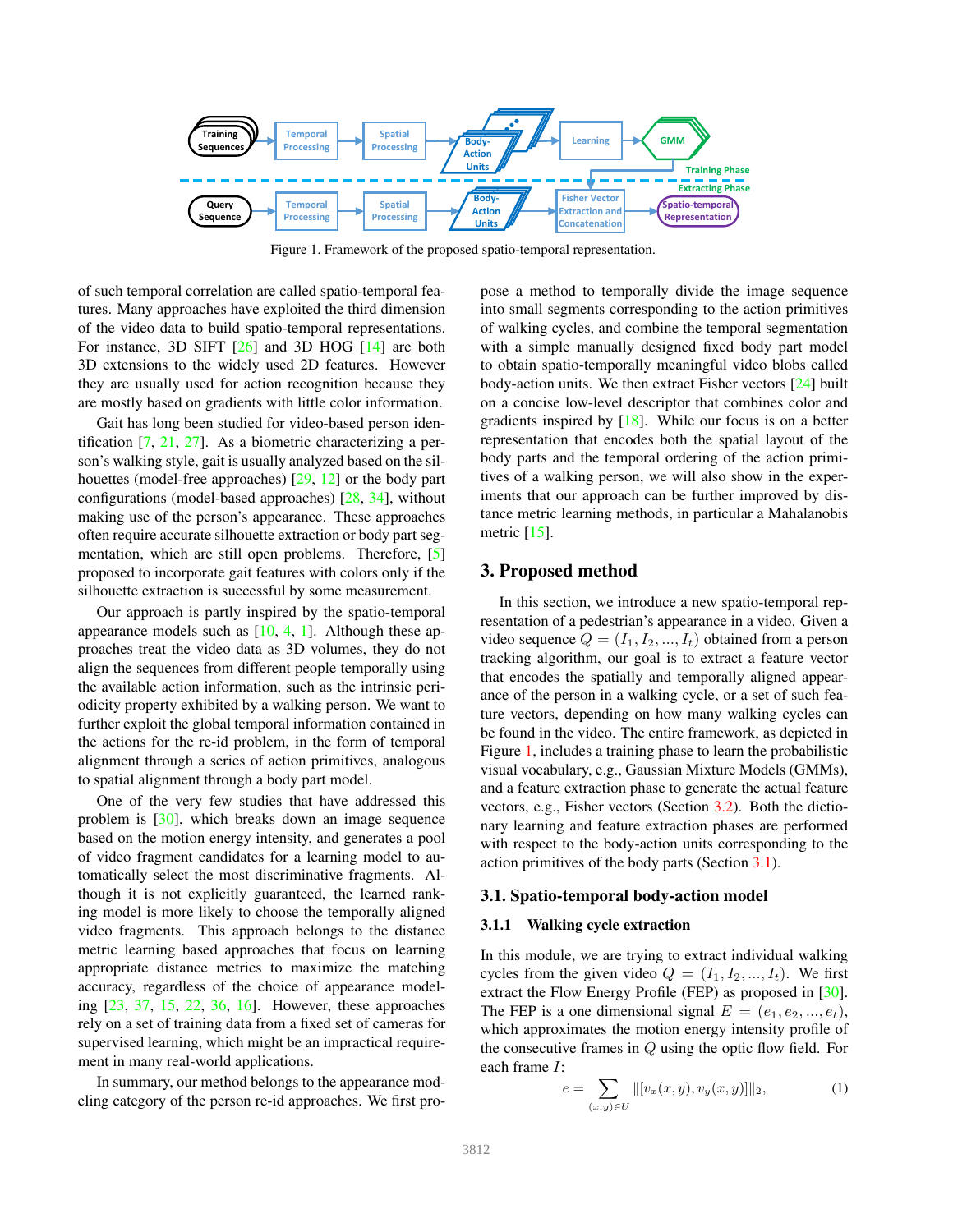<span id="page-3-2"></span>

<span id="page-3-0"></span>Figure 2. Walking cycle extraction. (a) A video sequence of a pedestrian (only key frames). (b) The original FEP (blue curve) and the regulated FEP (red curve). (c) The stick figures illustrating the pedestrian poses extracted from a walking cycle. (Better viewed in color.)

where  $U$  is the lower half of the image containing the lower body of a pedestrian (because the movement of the lower body is the most prominent and consistent), and  $v_x$ ,  $v_y$  are the optic flows on the horizontal and vertical direction. It is worth pointing out that we find that for many video sequences the horizontal optic flow  $v_x$  alone is more effective.

Ideally, the local maxima of  $E$  correspond to the postures when the person's two legs overlap while at the local minima the two legs are the farthest away. However, the signal is often perturbed by noisy background and occlusions, so some local maxima/minima may not appear as expected. In addition, we sometimes observe small dips around the local maxima, which are not as stable as the local minima (Figure [2\(](#page-3-0)b), blue dotted curve). It is difficult to extract walking cycles from the unregulated FEP. In [\[30\]](#page-8-4) the authors simply extracted fixed-length fragments around the local maxima/minima of  $E$  and relied on the learning method to choose the most discriminative fragments.

Instead we try to obtain more accurate walking cycles assuming the dominant periodicity contained in the FEP of a walking sequence is caused by the walking cycles. Therefore, we transform the original FEP signal  $E$  into the frequency domain using the discrete Fourier transform, filter out all the frequencies except the dominant one, and obtain the regulated FEP signal  $E'$  using the inverse discrete Fourier transform on the remaining frequency (Figure [2\(](#page-3-0)b), red curve). As one can see the local maxima/minima of  $E'$ are better indicators of the walking cycles.

We then split the whole video sequence into segments according to these local maxima/minima. Due to the symmetry of the walking action, a full cycle contains two consecutive sinusoid curves, one step from each leg. However it is extremely difficult to distinguish between the two, hence we treat each sinusoid curve, i.e., a single step, as a walking cycle (with a little abuse of terminology). Unlike the fixed-length fragments in [\[30\]](#page-8-4), each person may have a different pace. To temporally align different walking cycles, we further divide a cycle into smaller segments  $S = (s_1, s_2, ..., s_N)$ , where  $s_i$  is a set of consecutive indices of Q, corresponding to an action primitive. Walking is a relatively simple action, so we have  $N = 4$  segments for each walking cycle in this work.

#### 3.1.2 Body-action units

As to spatial alignment, we need to find the proper parts of the human body,  $P = (p_1, p_2, ..., p_M)$ , where  $p_i$  is an area in a frame I, corresponding to a body part. Ideally different frames may have different body part segmentation, i.e., P is dependent on time. In practice, however, we find that a fixed body part model works fine at a very low computational cost. In particular, to take advantage of the common spatial configuration of walking pedestrians (e.g., mostly standing upright, often appearing symmetric) without using sophisticated part matching algorithms, we describe the entire human body area with  $M = 6$  smaller rectangles roughly corresponding to the six human body parts (i.e., head, torso, left and right arms, left and right legs), as shown in Figure [3.](#page-3-1) The template is empirically derived from the average image of the training set.



<span id="page-3-1"></span>Figure 3. Spatial-temporal body-action units. (Color encodes the body parts, and intensity encodes the action primitives. Better viewed in color.)

From above spatial and temporal segmentation of the input video sequence, we obtain both the spatial bounding boxes corresponding to the body parts and the temporal segments corresponding to the action primitives of a person's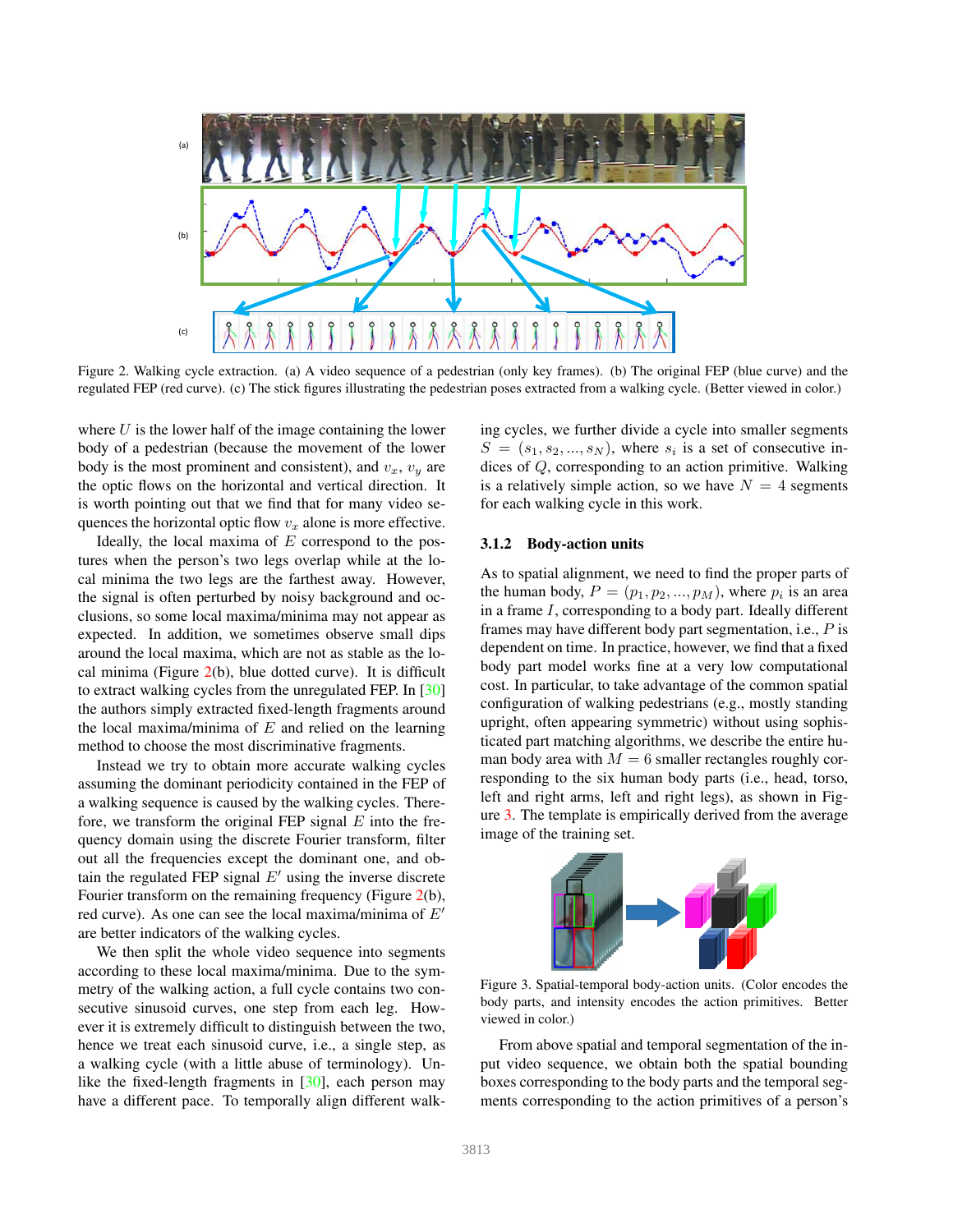<span id="page-4-2"></span>appearance during walking. Combining them, we obtain  $M \times N$  spatially and temporally aligned video blobs, named body-action units, as shown in Figure [3:](#page-3-1)

$$
W_{mn} = \{(x, y, t) | (x, y) \in P_m, t \in S_n \},
$$
  
\n
$$
m = 1, ..., M, n = 1, ..., N,
$$
\n(2)

where  $P_m$  denotes the area of the  $m^{th}$  body part and  $S_n$ denotes the  $n^{th}$  temporal segment within the walking cycle.

It is worth noting that a body-action unit  $W_{mn}$  neither has to be a regular volume such as a cuboid, nor be the same size for different people. Feature extraction and model training are performed with respect to each body-action unit separately. For clarity, we limit the following discussion in a single unit. The complete feature or model is a concatenation of the features or models from all the units.

### <span id="page-4-1"></span>3.2. Fisher vector learning and extraction

In order to characterize the appearance of each bodyaction unit, we extract Fisher vectors built upon low-level feature descriptors. The low-level feature we used is a very concise local descriptor that combines color, texture, and gradient information:

$$
f(x, y, t) = [\tilde{x}, \tilde{y}, \tilde{t}, I(x, y, t), \frac{\partial I}{\partial x}, \frac{\partial I}{\partial y}, \frac{\partial I}{\partial t}, \frac{\partial^2 I}{\partial x^2}, \frac{\partial^2 I}{\partial y^2}, \frac{\partial^2 I}{\partial t^2}],
$$
\n(3)

where  $\tilde{x}$ ,  $\tilde{y}$  and t are the relative coordinates of the pixel within the unit.  $I(x, y, t)$  is the pixel intensity, and the rest are the first and second derivatives. In practice, there are usually three color channels for each pixel, e.g., we use HSV in our implementation, so in total there are  $D = 3$  (relative coordinates) + 7 (color/gradient features)  $\times$  3 (color channels) = 24 dimensions for a descriptor on each pixel.

The Fisher vector  $[24]$  is an image representation which is usually used in visual classification and has seen success in person re-id. Given the training images for a bodyaction unit  $W$ , we learn a GMM using the extracted  $D$ dimensional local descriptors. The learned model is denoted by  $\Theta = \{(\mu_k, \sigma_k, \pi_k) : k = 1, \ldots, K\}$ , where  $\mu_k$ ,  $\sigma_k$  and  $\pi_k$  are the mean, covariance and prior probability of the  $k$ -th Gaussian component, respectively. Thus we have:

$$
\mathcal{N}(f; \mu_k, \sigma_k) = \frac{1}{(2\pi)^{D/2} |\sigma_k|^{1/2}} \exp\{-\frac{1}{2}(f - \mu_k)' \sigma_k^{-1} (f - \mu_k)\},\tag{4}
$$

where  $\mathcal{N}(f; \mu_k, \sigma_k)$  denotes the k-th Gaussian component and  $f$  is the low-level local descriptor mentioned above. In our implementation,  $K$  is empirically set to 32 for each body-action unit and  $\sigma_k$  is diagonal.

Once we have learned the probabilistic visual vocabulary, defined as GMMs, we can compute the posterior probability  $\gamma_{ik}$  of a local descriptor  $f_i$  being generated by the kth Gaussian component:

$$
\gamma_{ik} = p(k|f_i; \mu_k, \sigma_k) = \frac{\pi_k \mathcal{N}(f_i; \mu_k, \sigma_k)}{\sum_{j=1}^K \pi_j \mathcal{N}(f_i; \mu_j, \sigma_j)}, \quad (5)
$$

and the Fisher vector is the concatenation of the deviation vectors  $w_k$ ,  $u_k$  and  $v_k$ , i.e.,  $\Phi(W)$  =  $\left[w_1, u_1, v_1, \ldots, w_K, u_K, v_K\right]^{\top}$ , where

$$
w_k = \frac{1}{|W|\sqrt{\pi_k}} \sum_{i \in idx(W)} (\gamma_{ik} - \pi_k) \tag{6}
$$

$$
u_k = \frac{1}{|W|\sqrt{\pi_k}} \sum_{i \in idx(W)} \gamma_{ik} \frac{f_i - \mu_k}{\sigma_k} \tag{7}
$$

$$
v_k = \frac{1}{|W|\sqrt{2\pi_k}} \sum_{i \in idx(W)} \gamma_{ik} \left[ \left( \frac{f_i - \mu_k}{\sigma_k} \right)^2 - 1 \right] \tag{8}
$$

Note that  $w_k$  is a scalar while  $u_k$  and  $v_k$  both have the same dimensionality as the low-level feature descriptor, therefore the Fisher vectors are  $(2D + 1)K$  dimensional. The final representation of the pedestrian's appearance is the concatenation of the Fisher vectors of all the body-action units, hence is  $(2D+1)KMN$  dimensional.

#### 3.3. Differences to other spatio-temporal features

Many spatio-temporal features simply add the extra temporal dimension to the original two dimensional image space, without considering the alignment problem. Such features are simply local 3D features. From a global point of view, to align two volumes of video data, i.e., to encode the spatial and temporal layout of the local features, a simple strategy of dividing the volume with a regular grid is somewhat effective, as used in features like 3D HOG [\[14\]](#page-8-21). For the re-id problem, however, a higher level of alignment accuracy is desirable. [\[30\]](#page-8-4) advocates the alignment of the key postures, and builds a fixed-size block around the key frame for extracting 3D HOG. Our representation takes a step further in this direction, and aligns the appearance of different pedestrians both spatially and temporally. The formation of each body-action unit can be flexible and different for each person. It is even possible to use different body part models for different action primitives, or vice versa, as long as the number of parts and primitives are fixed, resulting in a very flexible joint body-action model, yet the final representation is a consistent feature vector across different people for easy comparisons.

#### <span id="page-4-0"></span>4. Experiments

In this section, we validate our method and compare it to other state-of-the-art approaches on two public datasets.

#### 4.1. Datasets and Settings

Experiments were conducted on two person re-id datasets: the iLIDS-VID dataset [\[30\]](#page-8-4) and the PRID 2011 dataset [\[13\]](#page-8-35), as shown in Figure [4](#page-5-0) and Table [1.](#page-5-1)

iLIDS-VID dataset. The iLIDS-VID dataset includes 600 image sequences for 300 randomly sampled people, which is created based on two non-overlapping camera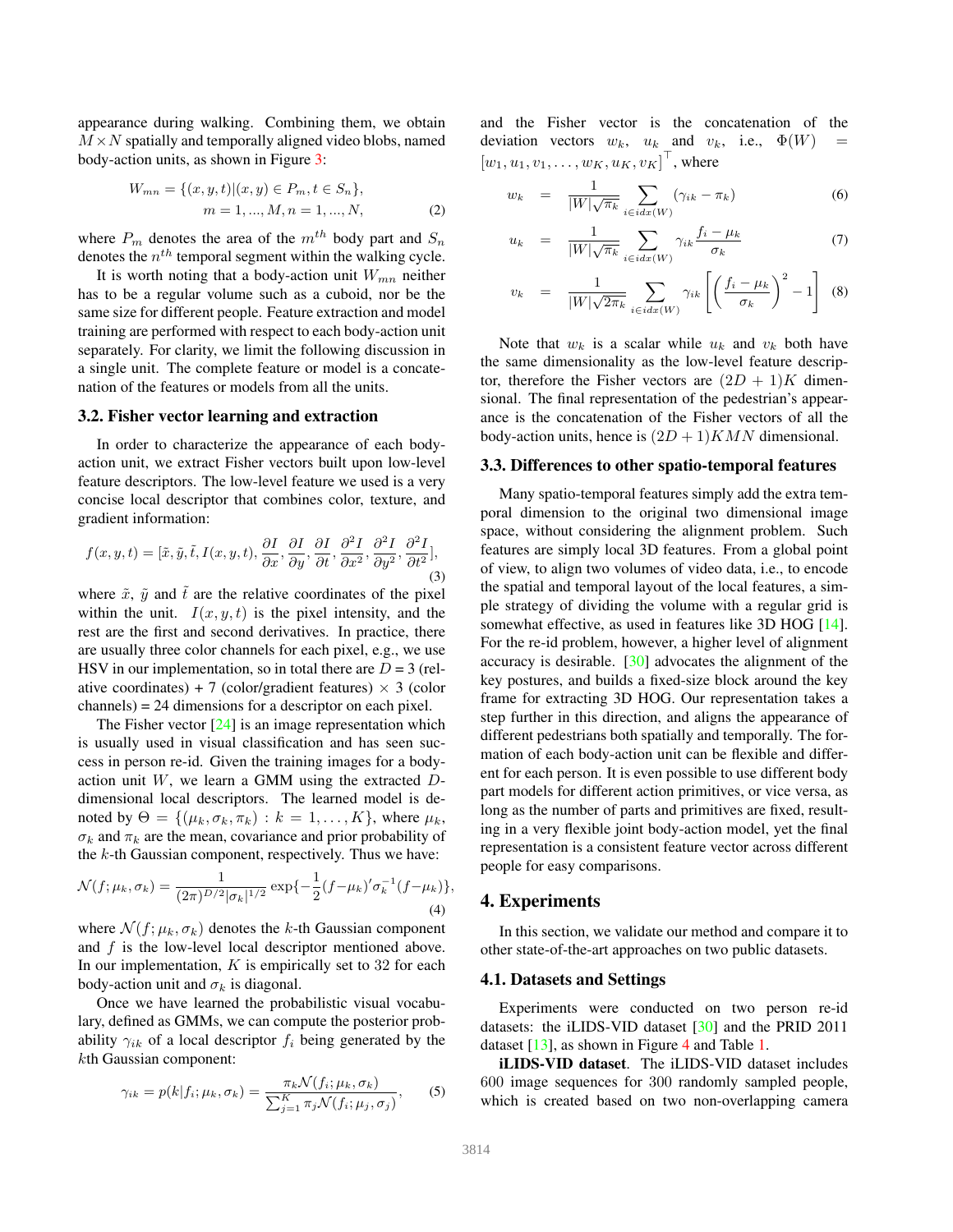<span id="page-5-2"></span>

Figure 4. Example pairs of the same people in different camera views from two datasets.

| Table 1. Dataset Information |        |         |         |               |  |  |  |  |
|------------------------------|--------|---------|---------|---------------|--|--|--|--|
| Dataset                      | $#$ of | # of    | Average | Image         |  |  |  |  |
|                              | people | cameras | length  | size          |  |  |  |  |
| <b>iLIDS-VID</b>             | 300    | 2       | 73      | $64\times128$ |  |  |  |  |
| <b>PRID 2011</b>             | 200    |         | 100     | $64\times128$ |  |  |  |  |

<span id="page-5-1"></span><span id="page-5-0"></span>

views. Each image sequence has variable length consisting of 23 to 192 image frames, with an average number of 73. Due to cluttered background, occlusions, clothing similarities and viewpoint variations across camera views, this dataset is very challenging.

PRID 2011 dataset. The PRID 2011 dataset consists of 400 image sequences for 200 people, and each image sequence has variable length consisting of 5 to 675 image frames, with an average number of 100. In our experiments, the sequence pairs with less than 20 frames are ignored due to the requirement on the sequence length for extracting walking cycles. The dataset has two adjacent camera views captured in uncrowded outdoor scenes with rare occlusions and clean background. However the color inconsistency between the two camera views is obvious, and the shadows are severer in one of the views.

Settings. To evaluate our method, we equally split the whole pool of sequence pairs into two subsets for each dataset, one for training and the other for testing. The query set consists of the sequences from the first camera while the gallery set from the other one. For both datasets, the performance is measured by the average Cumulative Matching Characteristics (CMC) curves after 10 trails.

For each walking cycle extracted from the video sequences, we divided it into 24 body-action units (6 spatial body parts and 4 temporal action primitives). In each unit, we first extract the low-level local descriptors. The Fisher vector model learning and feature extraction are then performed. We observed that the performance was not very sensitive to the number of GMM components, which was set to 32 in all of our experiments. The 24 descriptors are then concatenated into the complete representation, which is  $(2 \times 24 + 1) \times 32 \times 24 = 37632$  dimensional.

Because different sequences may contain different numbers of walking cycles, for each sequence we may extract a different number of spatio-temporal descriptors. We use all of them as query or gallery descriptors and apply the nearest neighbor classifier to determine the distance between two sets of descriptors extracted from two sequences.

#### 4.2. Evaluation of the low-level descriptor

As we pointed out above, the image sequences in the PRID 2011 dataset have significant color inconsistency under the two cameras, we have found that the color and second-order derivatives in the low-level descriptor (Section [3.2\)](#page-4-1) do not work well with such data. We performed a series experiments to investigate the effectiveness of the low-level descriptors. In Table [2,](#page-6-0) the first two rows show the different performances of our representation (denoted STFV3D) based on two variants of the low-level descriptor (i.e., the original 24-dimensional one and the 12 dimensional one with color and second derivatives omitted). For iLIDS-VID the original descriptor works better, while for PRID 2011 the 12-dimensional one works better. This shows that even though the unsupervised Fisher vector learning can produce a good representation, the extracted features are not necessarily optimal for classification. Empirical feature selection in this case is helpful. We then combined STFV3D with a supervised distance metric learning method, the KISSME algorithm [\[15\]](#page-8-30), and repeated the experiments (the last two rows in Table [2\)](#page-6-0). As we expected, supervised learning can take care of feature selection quite well, and the 24-dimensional richer low-level descriptors perform better on both datasets. In the following experiments, we use the 12-dimensional descriptor on the PRID 2011 dataset when no supervised learning is employed.

#### 4.3. Comparison to other representations

In this section, we compare our STFV3D, without distance metric learning, to three other description methods:

HOG3D, which extracts 3D HOG features from vol-umes of video data collected similar to [\[30\]](#page-8-4). More specifically, for each local maximum/minimum of the FEP signal E, 10 frames from before and after the central frame are taken as a fragment, divided into  $2 \times 5$  (spatial)  $\times 2$  (temporal) cells with 50% overlap. A spatial-temporal gradient histogram is computed in each cell and then concatenated to form the HOG3D descriptor.

FV3D, which is similar to HOG3D but we replace the HOG features with Fisher vectors.

FV2D, which is a multiple-shot approach treating the video sequences as multiple independent images using Fisher vectors as the features. This is one of the state-ofthe-art approaches for image-based person re-id [\[18\]](#page-8-12).

Note that for these methods we extract descriptors at every local maxima/minima of the FEP, which generates considerably more descriptors for matching than our own walking cycle based approach. The experimental results are shown in Table [3.](#page-6-1) From the results we can observe that in general STFV3D performs the best, and more specifically: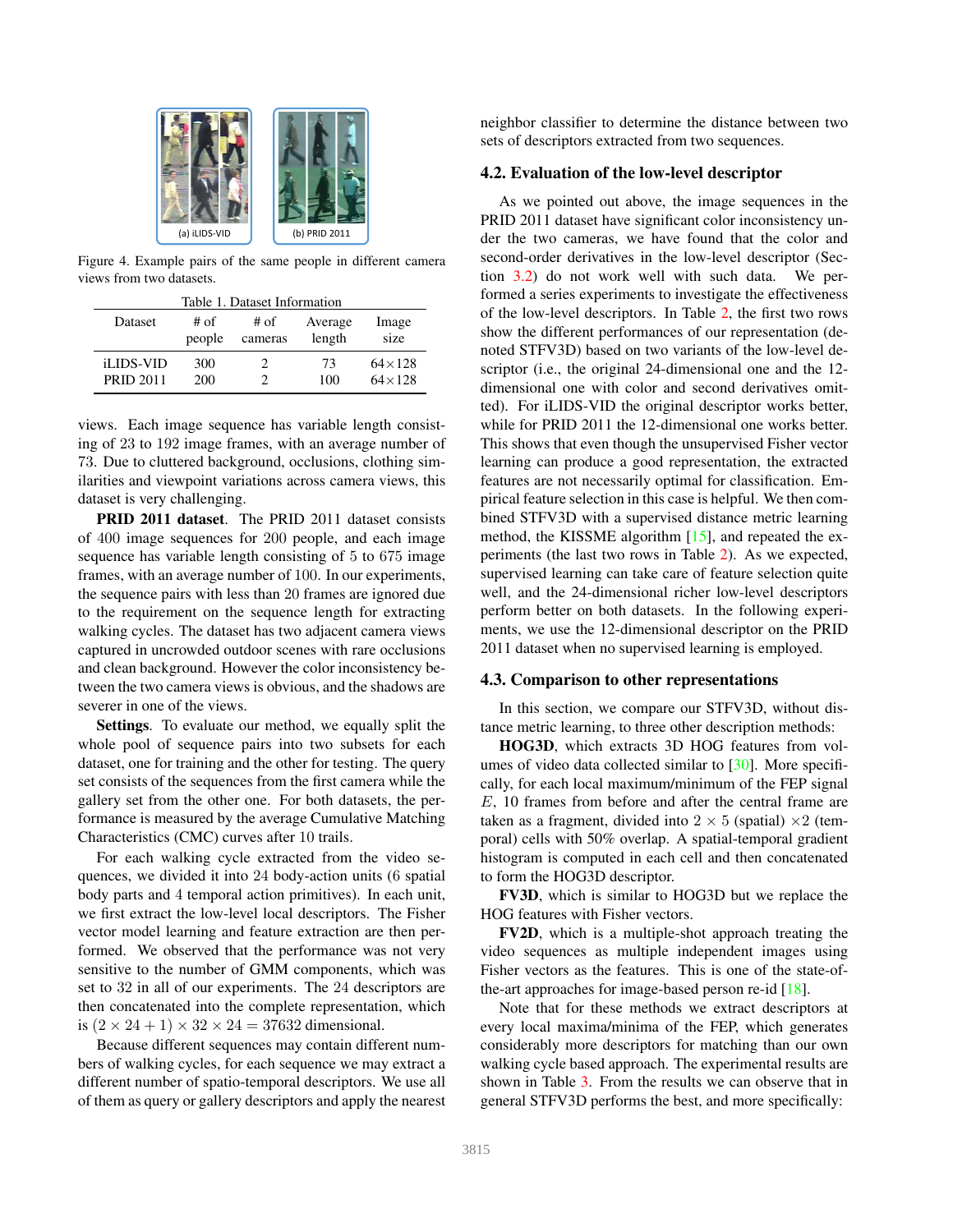<span id="page-6-1"></span><span id="page-6-0"></span>Table 2. Performance of different low-level descriptors

<span id="page-6-2"></span>

| <b>Dataset</b>    | <i>iLIDS-VID</i> |      |              | <b>PRID 2011</b> |      |      |                          |        |
|-------------------|------------------|------|--------------|------------------|------|------|--------------------------|--------|
| Rank $R$          | $R=1$            |      | $R=5$ $R=10$ | $R=20$           |      |      | $R = 1$ $R = 5$ $R = 10$ | $R=20$ |
| STFV3D(12)        | 27.0             | 55.7 | 71.6         | 84.7             | 42.1 | 719  | 84.4                     | 91.6   |
| STFV3D(24)        | 37.0             | 64.3 | 77.0         | 86.9             | 21.6 | 46.4 | 58.3                     | 73.8   |
| STFV3D+KISSME(12) | 34.9             | 63.0 | 76.0         | 86.3             | 62.4 | 84.9 | 87.1                     | 91.4   |
| STFV3D+KISSME(24) | 44.3             | 71.7 | 83.7         | 91.7             | 64.1 | 87.3 | 89.9                     | 92.0   |

| Table 3. Comparison of different feature descriptors |                  |      |              |        |                  |      |                          |        |  |
|------------------------------------------------------|------------------|------|--------------|--------|------------------|------|--------------------------|--------|--|
| Dataset                                              | <i>iLIDS-VID</i> |      |              |        | <b>PRID 2011</b> |      |                          |        |  |
| Rank R                                               | $R=1$            |      | $R=5$ $R=10$ | $R=20$ |                  |      | $R = 1$ $R = 5$ $R = 10$ | $R=20$ |  |
| HOG3D                                                | 8.3              | 28.7 | 38.3         | 60.7   | 20.7             | 44.5 | 57.1                     | 76.8   |  |
| FV2D                                                 | 18.2             | 35.6 | 49.2         | 63.8   | 33.6             | 64.0 | 76.3                     | 86.0   |  |
| FV <sub>3</sub> D                                    | 25.3             | 54.0 | 68.3         | 87.3   | 38.7             | 71.0 | 80.6                     | 90.3   |  |
| STFV3D                                               | 37.0             | 64.3 | 77.0         | 86.9   | 42.1             | 71.9 | 84.4                     | 91.6   |  |

Body-action units vs. regular grid: STFV3D outperforms FV3D, which means the spatio-temporal segmentation of the video data improves the re-id performance over simple regular grid based 3D schemes (as used by most previous spatio-temporal representations, especially on the temporal dimension).

Video-based approaches vs. independent multi-shot: Both STFV3D and FV3D outperform FV2D, which means the additional effort made to model the temporal correlation paid off. It is worth noting that we find it impractical to use all the images due to the computational complexity, therefore in our experiment FV2D only used the images corresponding to the local maxima/minima of the FEP signal.

FV3D vs. HOG3D: FV3D and FV2D outperform HOG3D, which is not a surprise because the Fisher vectors based on our local descriptors are more sophisticated and suitable for the re-id problem, even though a lot more HOG3D descriptors are used as the gallery and query.

iLIDS-VID vs. PRID 2011: The above observations hold for both datasets. We would like to point out again that on the PRID 2011 dataset we used only 12-dimensional low-level features without the HSV values because of the significant color inconsistency. We will later show how this empirical feature selection problem can be addressed by supervised distance metric learning methods that can learn the relationship between the two cameras. Nonetheless our sophisticated appearance modeling still shows its merit, especially under the unsupervised setting. This is particularly important when we are dealing with the videos from multiple cameras unseen before. Another notable difference between the results on the two datasets is that FV2D performs better on the PRID 2011 dataset than on the iLIDS-VID dataset, considering its relative performance to the 3D approaches. We believe this is because the iLIDS-VID dataset has more cluttered background and considerable occlusions, which probably causes more trouble for the 2D approaches.

### 4.4. Comparison to the state of the art

In this section we compare our method with the stateof-the-art video-based person re-id approaches. To achieve the best performance we combine STFV3D with supervised distance metric learning methods such as KISSME [\[15\]](#page-8-30) and Local Fisher Discriminant Analysis (LFDA [\[22\]](#page-8-31)). In both methods, PCA is first performed to reduce the dimension of our original representation. We have empirically chosen the reduced dimension as 150 in our implementation.

In Table [4,](#page-7-1) the first three rows show the performance of the state-of-the-art approaches, namely, Gait Energy Image (GEI)+Rank SVM (RSVM) [\[19\]](#page-8-36), HOG3D+Discriminative Video Ranking (DVR) [\[30\]](#page-8-4), Color+LFDA [\[22\]](#page-8-31). The second and third group of methods are variants of our proposal. From these results we can see that distance metric learning can further improve the performance of our appearance modeling approach. The performance boost is largely because that distance metric learning can bridge the gap of color and viewpoint variations across camera views, which are difficult for unsupervised appearance modeling methods to handle. This effect is more obvious on PRID 2011 because of the significant color inconsistency in this dataset. Interestingly, the improvement due to distance metric learning decreases when the rank number increases. We believe that it is partly because our appearance modeling method already performs pretty well at the higher rank numbers, and the distance metric learning algorithms can pull reasonably similar pairs closer but does not have much effect on really distant pairs. Our appearance modeling approach combined with the KISSME algorithm achieved the overall best performance, and the gait features alone do not perform well on these datasets.

### 4.5. Limitations and failure examples

Finally we discuss the limitations of our approach, and show some failure examples (Figure  $5$  and Figure  $6$ ). Each figure contains the matching results of the same person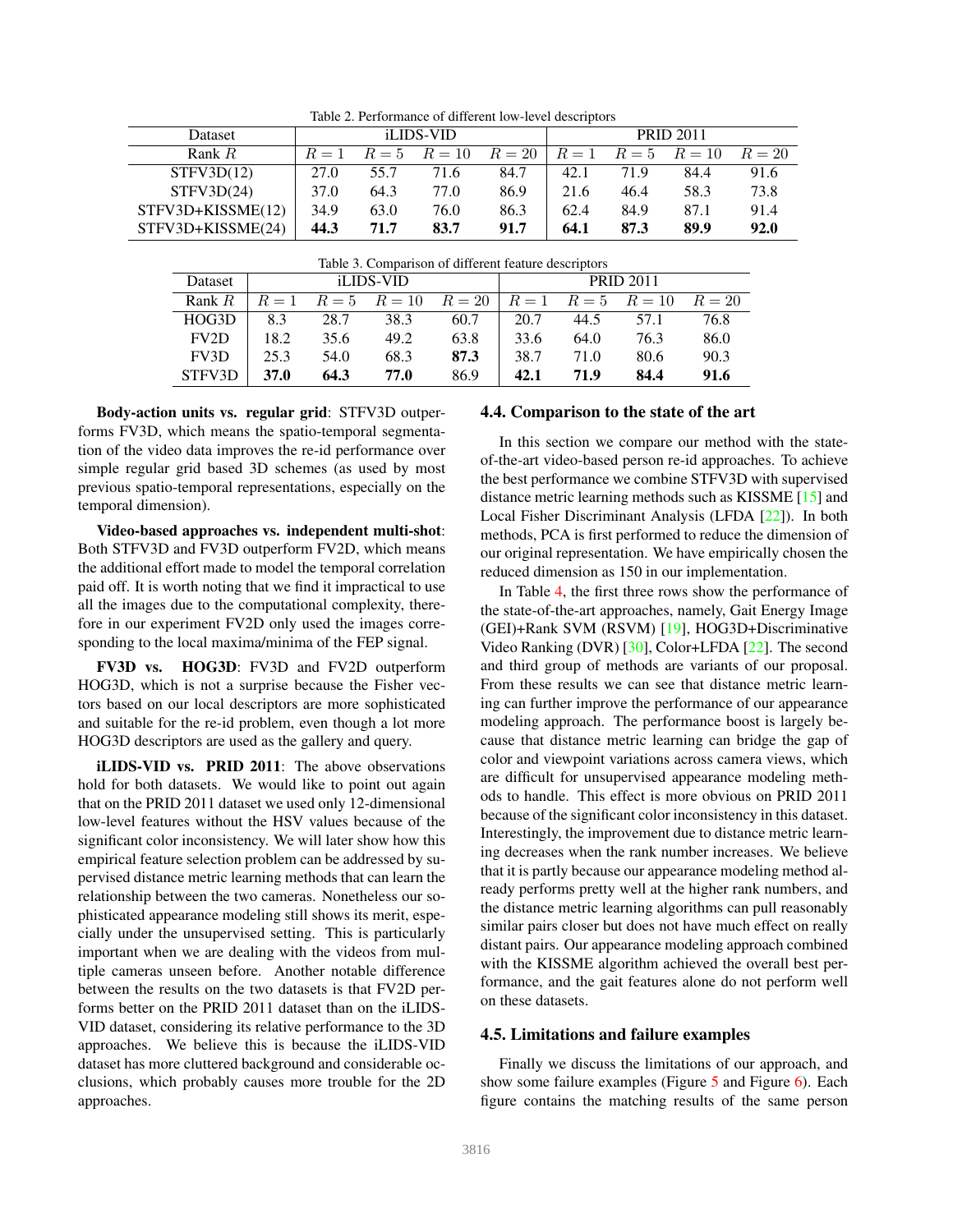<span id="page-7-4"></span>

| <b>Dataset</b>    | iLIDS-VID |       |        | <b>PRID 2011</b> |       |       |        |        |
|-------------------|-----------|-------|--------|------------------|-------|-------|--------|--------|
| Rank $R$          | $R=1$     | $R=5$ | $R=10$ | $R=20$           | $R=1$ | $R=5$ | $R=10$ | $R=20$ |
| GEI+RSVM $[19]$   | 2.8       | 13.1  | 21.3   | 34.5             |       |       |        |        |
| $HOG3D+DVR [30]$  | 23.3      | 42.4  | 55.3   | 68.4             | 28.9  | 55.3  | 65.5   | 82.8   |
| $Color+LFDA [22]$ | 28.0      | 55.3  | 70.6   | 88.0             | 43.0  | 73.1  | 82.9   | 90.3   |
| FV3D              | 25.3      | 54.0  | 68.3   | 87.3             | 38.7  | 71.0  | 80.6   | 90.3   |
| FV3D+LFDA         | 32.0      | 59.3  | 78.6   | 88.6             | 47.2  | 76.2  | 84.1   | 90.6   |
| FV3D+KISSME       | 36.6      | 69.3  | 82.6   | 91.3             | 62.3  | 83.8  | 86.0   | 92.4   |
| STFV3D            | 37.0      | 64.3  | 77.0   | 86.9             | 42.1  | 71.9  | 84.4   | 91.6   |
| STFV3D+LFDA       | 38.3      | 70.1  | 83.4   | 90.2             | 48.1  | 81.2  | 85.7   | 90.1   |
| STFV3D+KISSME     | 44.3      | 71.7  | 83.7   | 91.7             | 64.1  | 87.3  | 89.9   | 92.0   |

<span id="page-7-1"></span>Table 4. Comparison of our proposed methods and the state of the art

by two approaches, (a) FV3D and (b) STFV3D. For each approach, we show a pair of video segments that is the best matched pair of query (top) and gallery (bottom) using the nearest neighbor classifier. Note that FV3D uses fixed-length segments while STFV3D uses flexible segments based on walking cycle extraction. In both cases, FV3D finds the correct match while STFV3D does not. In Figure [5,](#page-7-2) the color inconsistency is causing trouble for both representations, and the matching is probably more affected by pose and shape. Figure [5\(](#page-7-2)b) shows that the cluttered background causes inaccurate walking cycle extraction in STFV3D, and hence incorrect matching between the query and gallery. In Figure [6,](#page-7-3) the viewpoint of the query sequence is significantly different from our *sideview* assumption, which also causes inaccuracy of both spatial and temporal alignment in STFV3D (Figure [6\(](#page-7-3)b)).



<span id="page-7-3"></span><span id="page-7-2"></span>Figure 6. Failure example 2.

# <span id="page-7-0"></span>5. Discussions

In this paper we proposed a novel video-based pedestrian re-id framework. Unlike most previous spatio-temporal modeling approaches that only explore the temporal correlation locally, we are trying to exploit temporal information on the action level, that is, dividing a video sequence into small segments corresponding to the action primitives. Combined with body part segmentation, we obtain a series of video blobs, named body-action units, corresponding to different action primitives of different body parts. Fisher vectors are learned and extracted in each unit and concatenated into the final representation. Such a representation describes a person's appearance during an action, e.g., in this paper a walking cycle, hence covers a large variety of poses and shapes. It effectively aligns the dynamic appearance of different people both spatially and temporally. The formation of each video blob can be flexible and different for each person, as opposed to a fixed-size grid, but the final representation is a consistent feature vector for easy comparison of two persons' appearance.

There are some interesting directions for further improvement of our framework. From the spatial alignment point of view, the publicly available data for video-based reid we are dealing with contain mostly sideview pedestrians, while in practice the pedestrians in a video may walk in any direction. Even for simple actions like walking, the change of viewpoints can still cause serious problems in spatial alignment. We are investigating better body part models to address the pose/viewpoint problem. From the temporal alignment viewpoint, although we have chosen to tackle the pedestrian re-id problem at present because walking is a relatively simple periodic action, the generalization ability of our framework is limited by action analysis, which itself is still an open problem. Nonetheless, there is great potential in our model. We are experimenting a more efficient bodyaction model where different body parts can have different action primitives, while different action primitives involve different body parts. For instance, during walking, the head may have fewer meaningful action primitives than the arms and legs due to its relatively simple motion, while on the other hand, the stance phase may involve fewer body parts than the swing phase because of the self-occlusion of body parts.